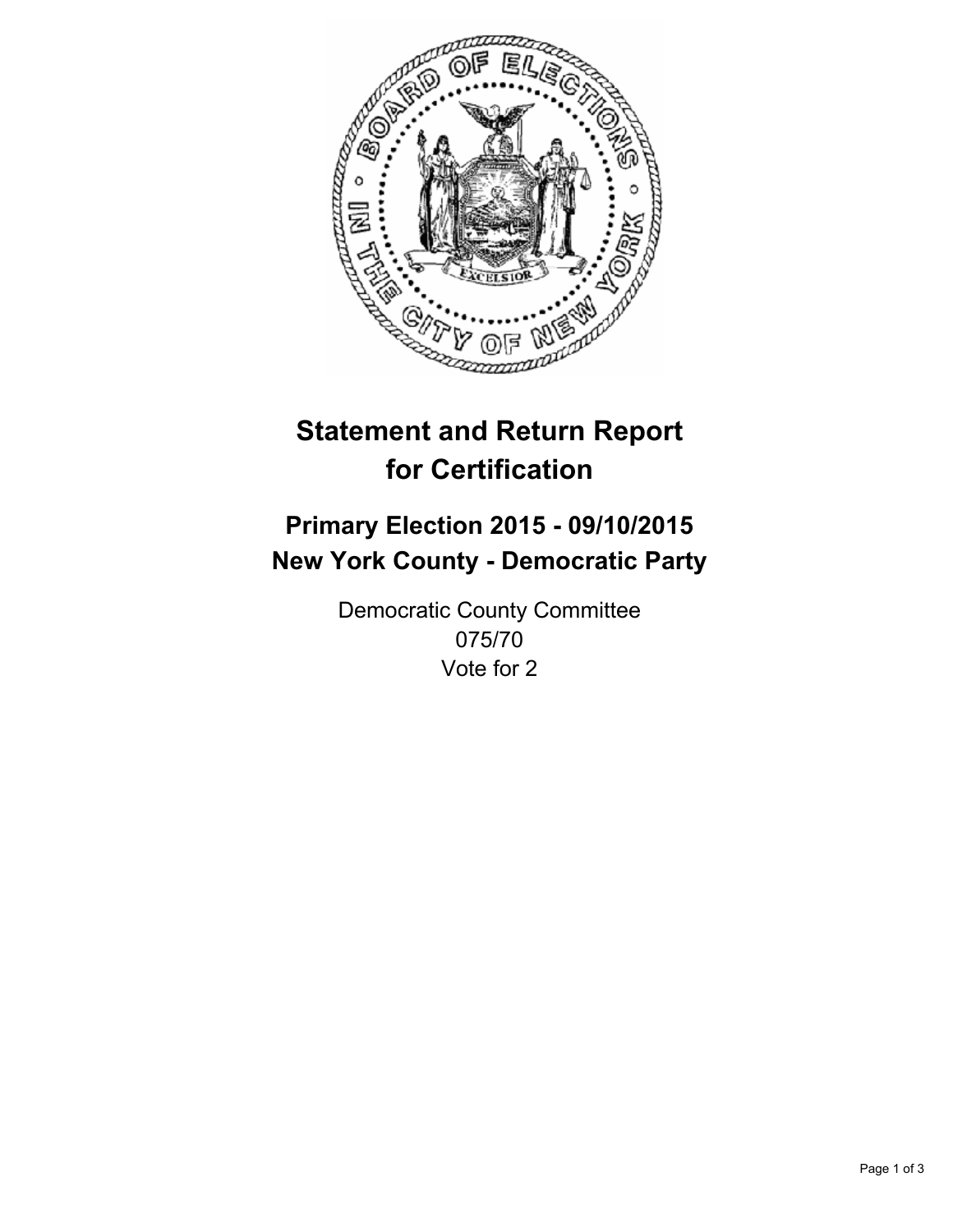

### **Assembly District 70**

| <b>PUBLIC COUNTER</b>                                    | 19 |
|----------------------------------------------------------|----|
| ABSENTEE/MILITARY                                        | 2  |
| <b>AFFIDAVIT</b>                                         | 0  |
| <b>Total Ballots</b>                                     | 21 |
| Less - Inapplicable Federal/Special Presidential Ballots | 0  |
| <b>Total Applicable Ballots</b>                          | 21 |
| <b>GLADYS TINSLEY</b>                                    | 16 |
| LUGENIA WHITFIELD                                        | 8  |
| NINA BROWN                                               | 7  |
| COREY GARRETT SR.                                        | 3  |
| <b>Total Votes</b>                                       | 34 |
| Unrecorded                                               | 8  |